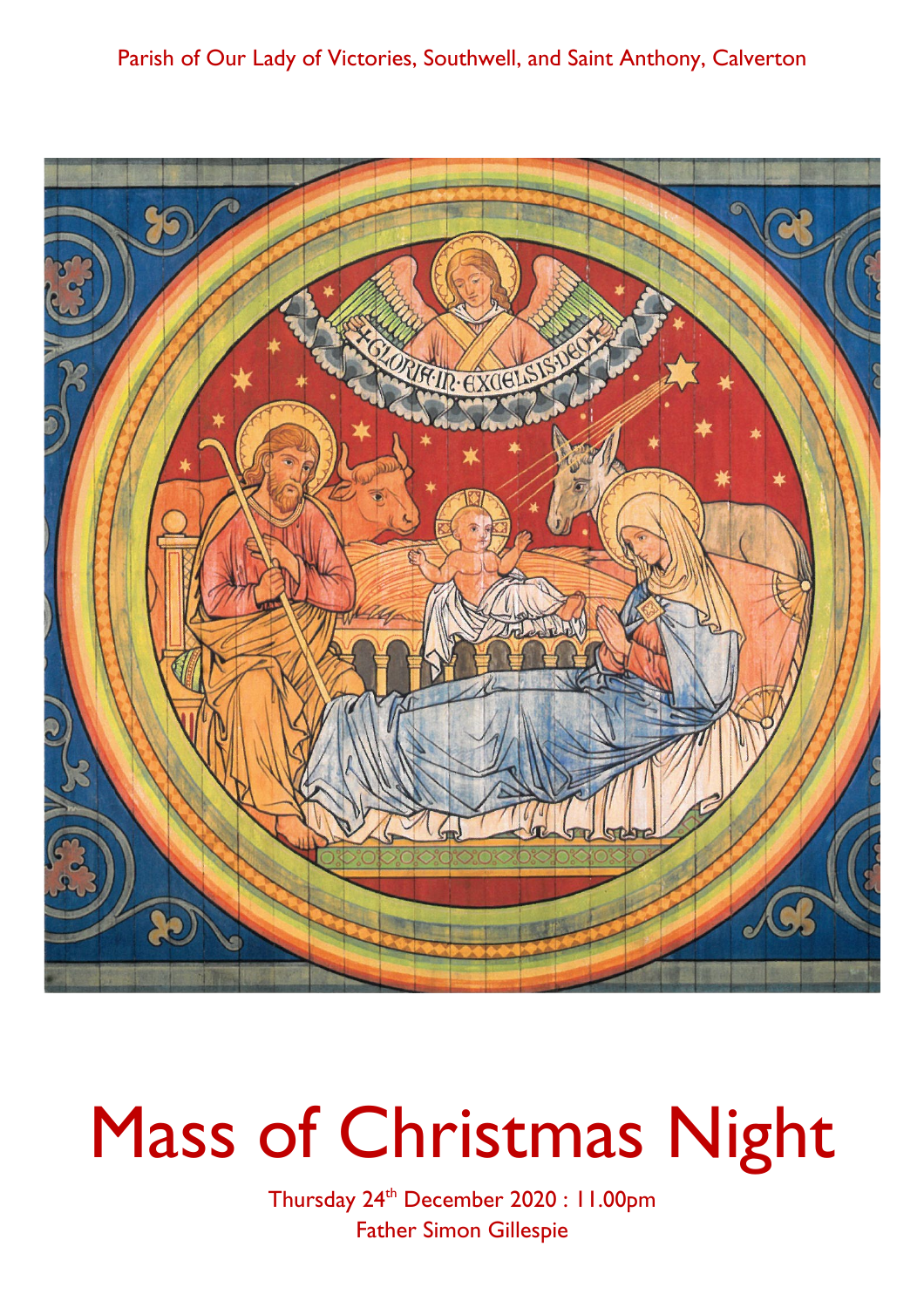In order to comply with the Bishop's guidelines on celebrating Masses in the covid-19 period there'll be some differences in that way we come to Mass and the way Mass is celebrated. These were outlined to you when you book for Mass, and are detailed in the parish newsletter. Please take a few moments before Mass to remind yourself of these guidelines, and please follow these directions, recognise that those stewards asking you to follow the directions are volunteers themselves:

- **※** Please don't attend if you show any symptoms of covid-19;
- $\overline{∗}$  Try to arrive no earlier than half an hour before Mass, and no later than ten minutes before Mass, to allow time for each person to enter one-by-one;
- $\Phi$  Even if you arrive on foot, enter via the car park and follow the one-way signs, waiting by the 2 metre markers in front of the church door if others have arrived before you;
- $\overline{•}$  Entry will be via the main door of the church:
- $\overline{∗}$  Ensure you bring a mask to wear throughout the time in church, except when receiving Holy Communion;
- $\Phi$  Please use the hand-sanitiser (provided) on arrival;
- $\overline{∗}$  Please take one of these Mass Sheets, and a Newsletter, and take them home with you after Mass;
- $\Phi$  Put your weekly offering into the basket in the narthex;
- There won't be any holy water available, the repository will be closed, and there are no Catholic papers currently available;
- $\overline{∗}$  Please sit on the seat to which you are directed, following the (marked) one-way system. Seating will be from the front of church first, and parishioners will be seated at two-metre intervals (in Southwell it might be possible to seat couples next to each other, and families in a single pew; in Calverton the chairs have been laid out singularly, and so each person, except for babes-in-arms, will be at a two-metre distance from the next person):
- $\overline{∗}$  Please avoid any contact with other parishioners; please don't speak before Mass unless necessary;
- $\Phi$  Only the disabled toilet will be available for use, and only if absolutely necessary. If you do use the toilet, please do so before you are seated, and then go to your seat (in Southwell, by exiting the church hall lobby, walking around the side of the church, and re-entering the church through the main door, following the one-way system);
- \* Windows and doors will be open to enable as much ventilation as possible;
- $\Phi$  During Mass there are some differences in the celebration, in particular:
	- o There will be no entrance procession;
	- o There will be no congregational singing;
	- o Responses will be made with quiet voices;
	- o There will be no ministries (eg altar servers, readers);
	- o There will be no sign of peace;
	- o Holy Communion will be distributed immediately following Mass;
- After Mass you will be invited to receive Holy Communion. If you are not receiving Holy Communion for whatever reason please simply follow the one-way system to leave church.
- **E** Blessings will not be given to those not receiving Holy Communion since the entire congregation has been blessed only a few moments before.
- \* Whether receiving Holy Communion or not, please then leave the church following the one-way system, out into the car park (in Southwell, through the parish hall lobby) and please leave immediately.

Before Mass will be heard carols sung by the children of Saint Philip Neri with Saint Bede Catholic Voluntary Academy, Mansfield: Maranatha; O come, O come Emmanuel; When is he coming; The angel Gabriel from heaven came; Stay awake be ready; No room at the inn; See him lying (Calypso carol); Kings from the east; Little drummer boy; Silent night (Polish and English); O come and join the  $d$ ance

As the start of Mass all STAND, and with Father Simon proclaim the entrance antiphon:

Let us all rejoice in the Lord, for our Saviour has been born in the world. Today true peace has come down to us from heaven.

## **Entrance Rites**

In the name of the Father, and of the Son, and of the Holy Spirit. Amen.

The grace of our Lord lesus Christ, and the love of God, and the communion of the Holy Spirit be with you all.

#### And with your spirit.

Brothers and sisters, let us acknowledge our sins, and so prepare ourselves to celebrate the sacred mysteries.

I confess to almighty God, and to you, my brothers and sisters, that I have greatly sinned, in my thoughts and in my words, in what I have done and in what I have failed to do, through my fault, through my fault, through my most grievous fault; therefore I ask blessed Mary ever-Virgin, all the Angels and Saints, and you, my brothers and sisters, to pray for me to the Lord our God.

May almighty God have mercy on us, forgive us our sins, and bring us to everlasting life.

Amen.

Lord, have mercy. Lord, have mercy. Christ, have mercy. Christ, have mercy. Lord, have mercy. Lord, have mercy.

Glory to God in the highest,

and on earth peace to people of good will. We praise you, we bless you, we adore you, we glorify you, we give you thanks for your great glory, Lord God, heavenly King, O God, almighty Father. Lord Jesus Christ, Only Begotten Son, Lord God, Lamb of God, Son of the Father, you take away the sins of the world, have mercy on us; you take away the sins of the world, receive our prayer; you are seated at the right hand of the Father, have mercy on us. For you alone are the Holy One, you alone are the Lord, you alone are the Most High, Jesus Christ, with the Holy Spirit, in the glory of God the Father. Amen.

#### At the end of the Collect all respond:

... who lives and reigns for ever and ever. Amen.

All SIT.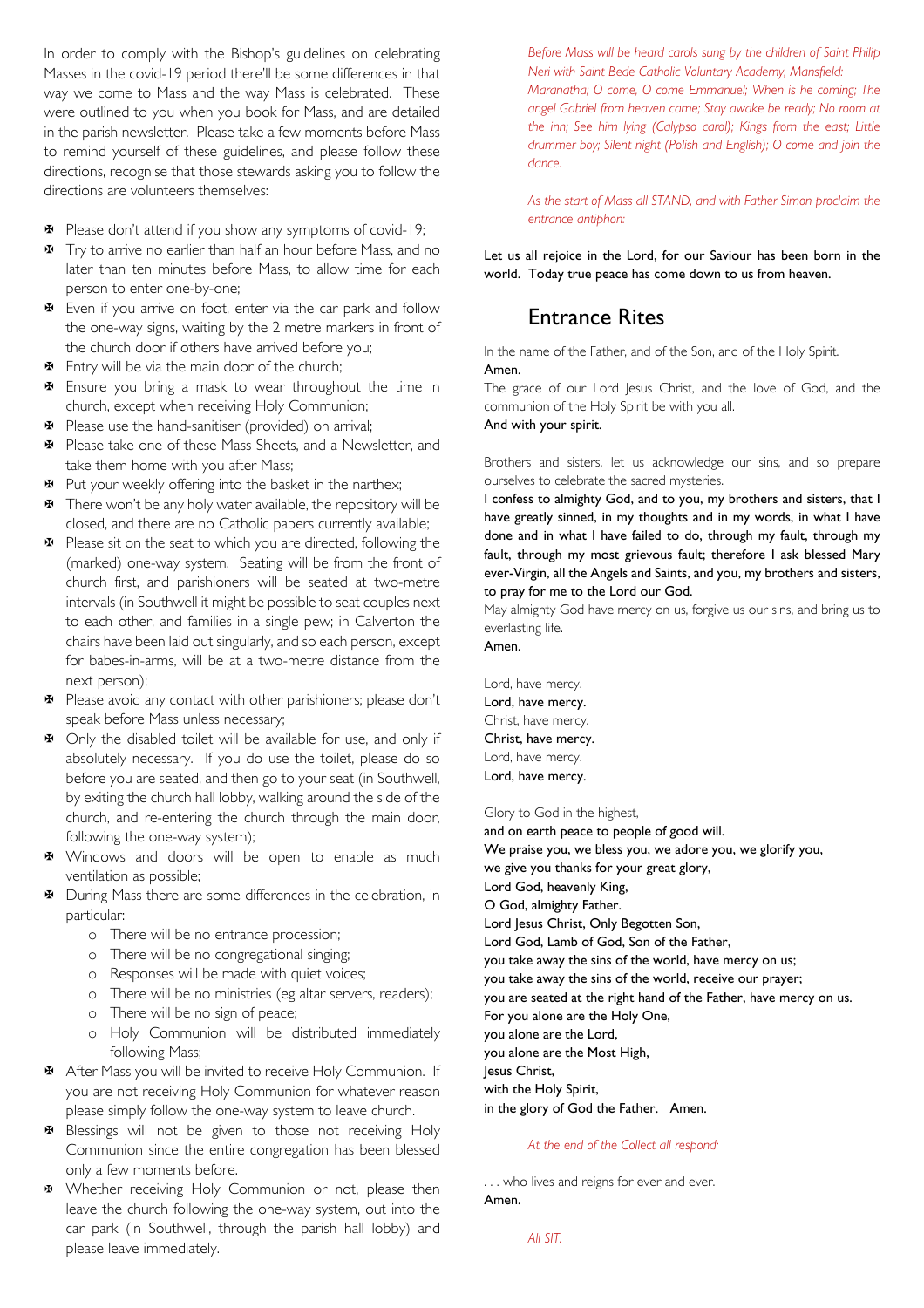## Liturgy of the Word

The first reading is taken from the prophet Isaiah (9:1-7): A Son is given to us.

The word of the Lord. Thanks be to God.

The responsorial is taken from Psalm 95(96): 1-3.11-13:

Today a saviour has been born to us: he is Christ the Lord.

The second reading is taken from the letter of Saint Paul to Titus (2:11-14): God's grace has been revealed to the whole human race.

The word of the Lord. Thanks be to God.

#### All STAND.

The Gospel Acclamation is sung by Father Simon alone.

The Gospel is taken from Saint Luke (2:1-14): 'In the town of David a saviour has been born to you.'

The Lord be with you. And with your spirit. A reading from the holy Gospel according to Luke. Glory to you, O Lord.

#### At the end of the Gospel:

The Gospel of the Lord. Praise to you, Lord Jesus Christ.

All SIT for the homily, preached by Father Simon.

#### All STAND as we proclaim our Profession of Faith:

I believe in one God, the Father almighty, maker of heaven and earth, of all things visible and invisible.

I believe in one Lord Jesus Christ, the Only Begotten Son of God, born of the Father before all ages. God from God, Light from Light, true God from true God, begotten, not made, consubstantial with the Father; through him all things were made. For us men and for our salvation he came down from heaven,

> On the solemnity of Christmas it is traditional to KNEEL during the following words, in honour of Jesus' incamation:

## and by the Holy Spirit was incarnate of the Đirgin Mary, and became man.

For our sake he was crucified under Pontius Pilate, he suffered death and was buried, and rose again on the third day in accordance with the Scriptures. He ascended into heaven and is seated at the right hand of the Father. He will come again in glory to judge the living and the dead and his kingdom will have no end.

I believe in the Holy Spirit, the Lord, the giver of life, who proceeds from the Father and the Son, who with the Father and the Son is adored and glorified, who has spoken through the prophets.

I believe in one, holy, catholic and apostolic Church. I confess one baptism for the forgiveness of sins and I look forward to the resurrection of the dead and the life of the world to come. Amen.

## Liturgy of the Eucharist

### As the gifts are prepared all respond:

Blessed are you. Lord God of all creation, for through your goodness we have received the bread we offer you: fruit of the earth and work of human hands, it will become for us the bread of life. Blessed he God forever

Blessed are you, Lord God of all creation, for through your goodness we have received the wine we offer you: fruit of the vine and work of human hands, it will become our spiritual drink. Blessed be God for ever.

#### After the altar and gifts have been prepared all STAND:

Pray brothers and sisters, that my sacrifice and yours may be acceptable to God, the almighty Father.

May the Lord accept the sacrifice at your hands, for the praise and glory of his name, for our good and the good of all his holy Church.

#### After the Prayer over the Offerings the Preface begins:

The Lord be with you. And with your spirit. Lift up your hearts. We lift them up to the Lord. Let us give thanks to the Lord our God. It is right and just.

#### At the end of the Preface:

Holy, Holy, Holy Lord God of hosts. Heaven and earth are full of your glory. Hosanna in the highest. Blessed is he who comes in the name of the Lord. Hosanna in the highest.

The congregation is invited to SIT during the Eucharistic Prayer.

#### During the Eucharistic Prayer.

The mystery of the Faith: When we eat this Bread and drink this Cup, we proclaim your Death, O Lord, until you come again.

#### At the end of the Eucharistic Prayer:

Through him, and with him. and in him O God, almighty Father, in the unity of the Holy Spirit. all glory and honour is yours, for ever and ever. Amen

#### All STAND.